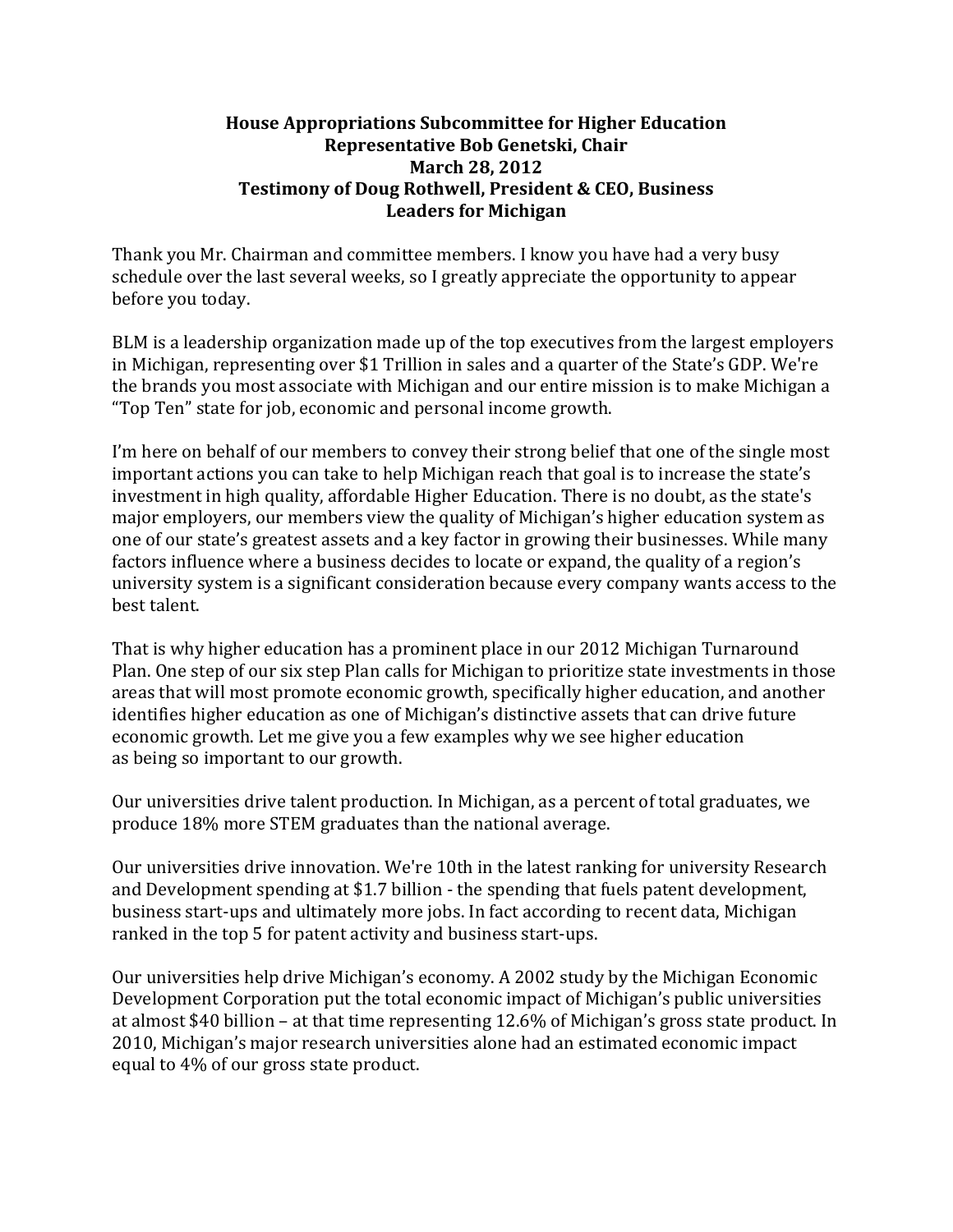We believe these numbers can grow significantly if we invest in our universities and grow their ability to produce more talent, attract more research dollars and increase innovation. To realize this potential, we need a long-term, shared commitment to the growth of higher education from both the state AND our public higher education institutions.

From the State, we need a commitment to put a higher priority on higher education in the budget. This will help make college more affordable for hundreds of thousands of Michigan young people.

From our universities, we need a long-term commitment to help make college affordable by controlling costs and increase research and development to best-in-class status, including increasing industry supported R&D so we can put that ingenuity to work right here in Michigan.

From both the state and our universities we need a commitment to achieve top performance against national peers and increase out of state enrollments, without decreasing or compromising access for in-state students. Michigan's future workforce needs can't be met unless our universities offer the best education and graduate more students by attracting more out of state enrollees as Michigan's young population is shrinking.

We believe the best way to demonstrate this shared commitment is to support a long-term funding goal coupled with annual appropriations that link additional state funding to a set of performance metrics. We are not suggesting that you simply increase funding - we are suggesting an approach that requires our universities to earn additional funding based on measurable performance and accountability. There is evidence that Michigan voters support this approach. A recent poll conducted for BLM showed that over two-thirds of the public favor additional state support tied to performance.

We are encouraged that the Executive Budget recommendation provides new funding based on some key metrics. But consistent with the need for "shared commitment," we are here to identify two ways you can improve upon the Administration's proposal and two ways you can support actions we are asking universities to take to strengthen higher education.

*The first way you can improve upon the Executive Budget recommendation is to establish stronger standards for performance.* The Administration's proposal only measures Michigan's universities against each other. We believe you should measure them against their **national peers**. You cannot compare the University of Michigan to Lake Superior State University. They have unique missions and unique student bodies, and they educate those students in unique settings. In order to accurately gauge the performance of our universities, you should compare them to similar universities in other states. For example, we don't want Ferris State or Grand Valley performing as well as each other, we want them performing as well or better than the best of their peers in the nation if we're to grow the talent we need! At BLM, we are constantly measuring Michigan's GDP, job growth, and personal income growth against the states and regions around the globe with which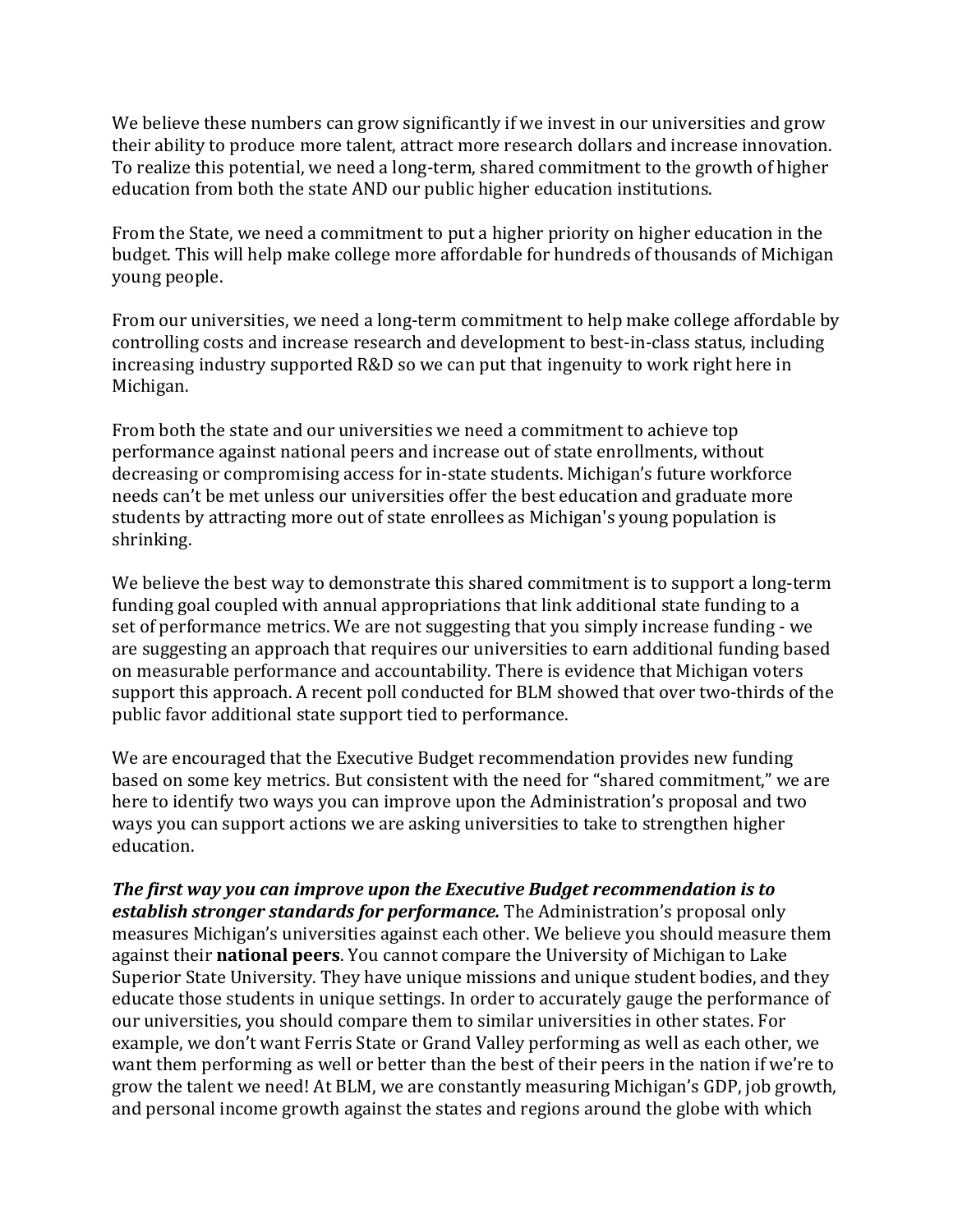we most often compete. It makes sense to do the same when evaluating the performance of our universities.

The Executive proposal only recognizes progress against past performance. We believe you should measure both **progress and the absolute level of achievement**. Progress only tells half the story. For some institutions, they are already performing at top levels, so progress may be incremental or improbable. For example, we believe Michigan should aspire to be a Top Ten state. If you agree with that, then we suggest the state ought to be rewarding "Top Ten" universities achieving this kind of excellence – not punishing them.

The Executive model only measures progress in undergraduate programs. No consideration is given to how our universities compare to their peers in producing **advanced degrees**. This omission should be corrected, as advanced degrees are not only costlier to provide they are also in great demand by employers, yield the greatest gains in personal income growth and are strong indicators of innovation.

And, the Executive proposal omits any measure of a university's economic impact. We believe excluding the **impact universities have on the economy** fails to recognize the role higher education plays and that we want it to play in today's economy.

## *The second way you can improve upon the Executive budget recommendation is to embrace a long-term commitment to investing in this critical economic asset.* The

Executive recommendation treats the Fiscal Year 2013 dollars as a one-time expenditure and the Fiscal Year 2014 budget reverts to the Fiscal Year 2012 appropriations. We believe the State should set a goal that by 2022, Michigan's public universities that are performing at the level of their top peers be funded at the level of their top peers. In other words, Top Ten performing institutions get funded as such.

Specifically, we respectfully submit for the committee's consideration the following suggestions for improving the Executive budget model:

- Benchmark Michigan's universities against their national peers, using the Carnegie classification system;
- Measure and reward a university's absolute level of achievement as well as their progress;
- Add metrics that further incent quality outcomes, such as graduation rate and retention rate;
- Weight the degrees and completions metric for advanced degrees;
- Add a metric that incentivizes increasing economic impact, such as total research and development expenditures;
- Address affordability and tuition in a manner that doesn't risk driving down quality and outcomes to "average" for the sake of achieving "average" tuition increases. You can do this by:
	- o Adding a metric that incentivizes universities to control administrative overhead, such as the percent of total